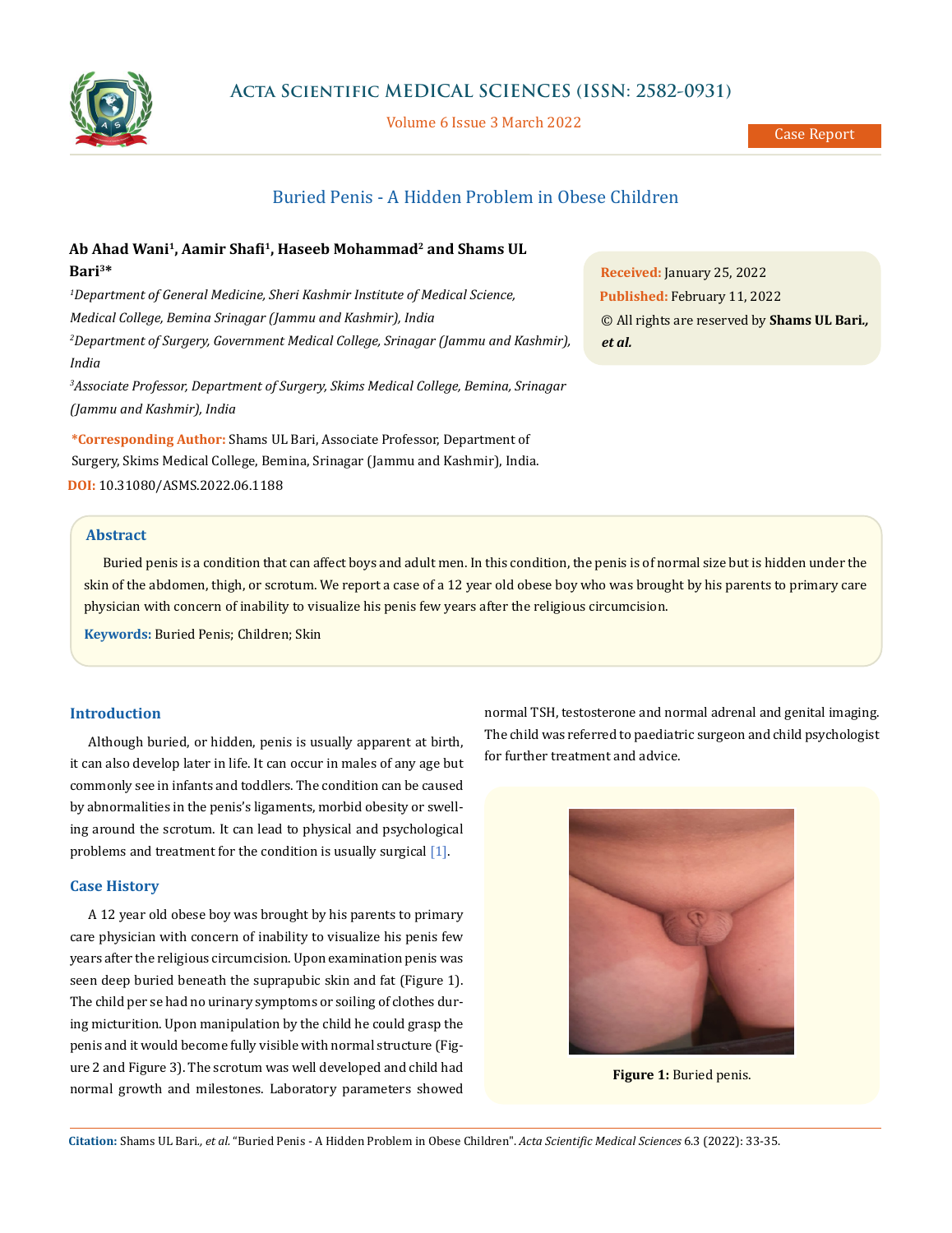

**Figure 2:** Visible penis upon skin manipulation.



**Figure 3:** Spontaneous morning penile tumescence.

### **Discussion**

The buried penis was first described by Keyes in 1990, and he defined it as "absence of penis which occurs when the penis lacks its proper sheath of skin and lies beneath the integument of abdomen, thigh or scrotum [1]. Buried penis in adolescents and adults is largely an acquired condition because of obesity, lymphedema, penile trauma including circumcision and infections [2]. Buried penis is a known entity after circumcision and in obese children. It settles on its own with time but at times it is essential to reconstruct the overlying skin for normal appearance of penis [3]. With the rising prospect of more obese children population, paediatric surgeons, plastic surgeons and urologists are likely to encounter this problem more often.

Buried penis often leads to physical and psychological problems. Boys and men may be unable to urinate while standing, or even sitting, and may soil the skin of the scrotum or thighs or clothes. Infections in the urinary tract and the genital area are common due to constant moist skin. In uncircumcised men, the skin covering the head of the penis may become inflamed. Men may be unable to get an erection. If they do get an erection, it may be painful and/or may not be able to penetrate a vagina. It may lead to psychological problems in boys and males such as low self-esteem and depression [4,5].

Medical treatment of buried penis consists of drugs to treat infections if any, reducing the weight and psychological counselling. Surgical treatment consists of Removing scar tissue. Detaching the ligament that attaches the base of the penis to the pubic bone, Suction lipectomy, Abdominoplasty and using Skin grafts to cover areas of the penis where skin coverage is lacking [6,7].

#### **Conclusion**

Early recognition of buried penis is definitely key to urgent treatment, as is the awareness of reconstructive service provision. These patients are often advised to lose their weight and see the effect of shrinkage of overlying skin and fat. If these measures do not accomplish the goal or psychological issues takeover then early reconstruction is recommended.

## **Bibliography**

- 1. Cimador M., *et al*[. "The inconspicuous penis in children".](https://www.nature.com/articles/nrurol.2015.49) *Na[ture Reviews Urology](https://www.nature.com/articles/nrurol.2015.49)* 12 (2015): 205-215.
- 2. [Anandan L and Mohammed A. "Surgical management of bur](https://pubmed.ncbi.nlm.nih.gov/30386659/)ied penis in adults". *[Central European Journal of Urology](https://pubmed.ncbi.nlm.nih.gov/30386659/)* 71 [\(2018\): 346-352.](https://pubmed.ncbi.nlm.nih.gov/30386659/)
- 3. Cavayero CT., *et al*[. "Adult-acquired hidden penis in obese pa](https://pubmed.ncbi.nlm.nih.gov/25722361/)[tients: a critical survey of the literature".](https://pubmed.ncbi.nlm.nih.gov/25722361/) *Journal of Osteopathic Medicine* [115 \(2015\): 150-156.](https://pubmed.ncbi.nlm.nih.gov/25722361/)
- 4. Liu F., *et al*. "New technique for the treatment of buried penis in children". *Urology* 88 (2016): 166-169.

34